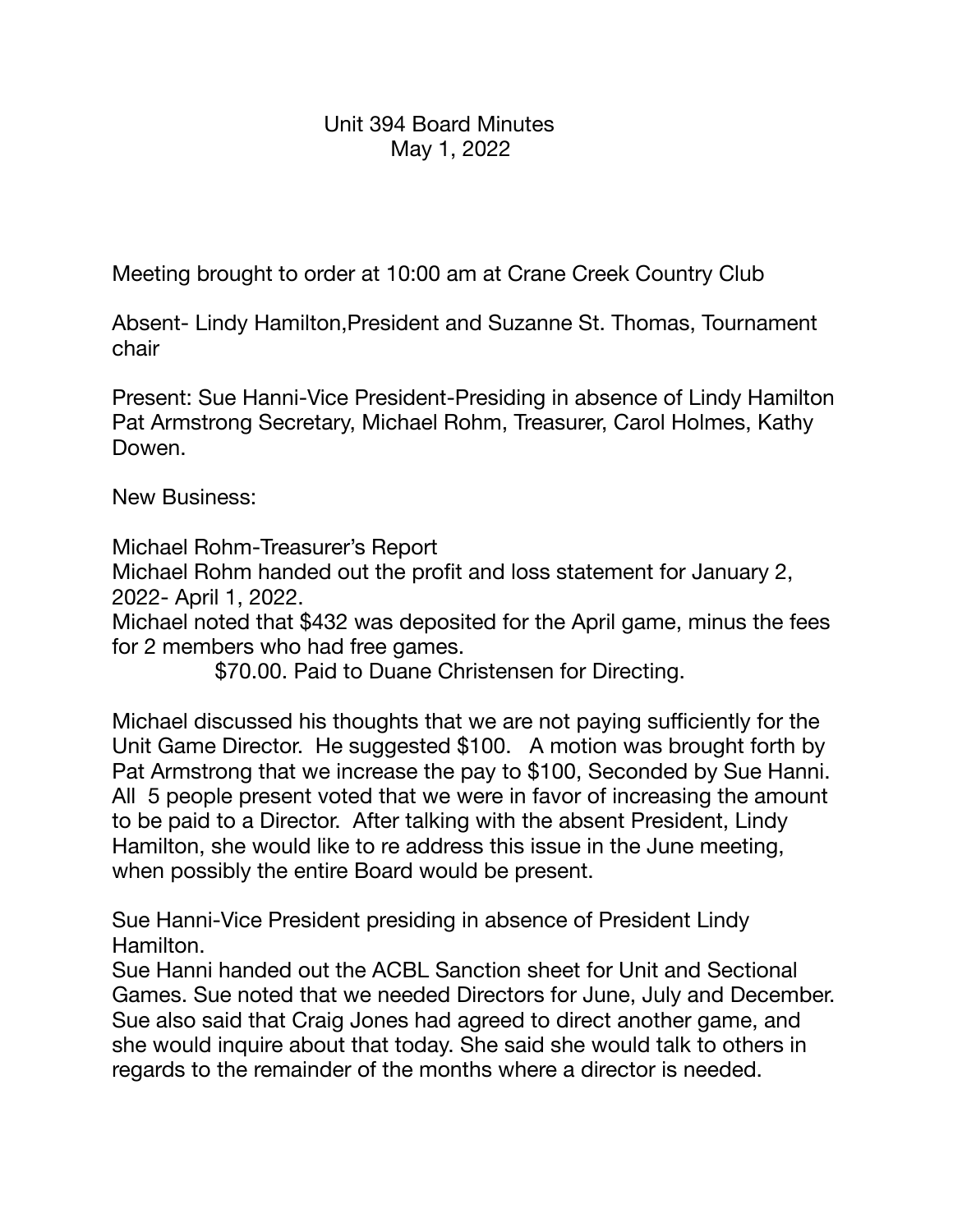## - Page 2-

Sue Hanni announced that "Hand Records"were made for todays game, and will be available to hand out at the end of the game. The Director will announce that they are available at the front desk.

Sue Hanni asked those present if they would like to see the games continued at Crane Creek Country Club. All present agreed that they would like to see it continued at Crane Creek. Pat Armstrong said she would inquire if that is possible. Pat noted we are scheduled for June at Crane Creek Country Club at this time.

Sue Hanni announced that the Longest Day, June 20, 2022, is still as planned at 10 and 3 in Caldwell, at the Caldwell Elks Lodge, 1015 N. Kimball Avenue, Caldwell…Suzanne St. Thomas and John Pierson are Co-Chairs, and Karen Boss is a Committee member. Flyers are available at the Bridge Club. Please Direct your questions to these people.

Sue Hanni also announced that a committee comprising Suzanne St. Thomas, Nancy Feldman and Karen Boss will meet May 27, 2022 to discuss the possibility of beginning bridge lessons at The Meridian Senior Center, on Record St., by The Village. If they go forward with the lessons, Suzanne St. Thomas will let either Judy Staufer or Kathy Dowen know what they might need , perhaps bidding boxes, because they are the only two people who have access to the storage unit. Kathy Dowen noted that she is not on the committee but only available to access the storage unit.

Sue Hanni discussed the Christmas party, to be held at the Basque Center at 601 Grove Street in Boise, on December 18, 2022 and reminded the board that the game will start at12:30 and dinner is to follow that. It will be Paella but the pricing for the cost of the dinner is not available at this time. There was discussion about Club Members bringing a dessert to share. A final vote will be taken on that later. The Committee is working with the caterer on the meal, so there will be more information forthcoming.